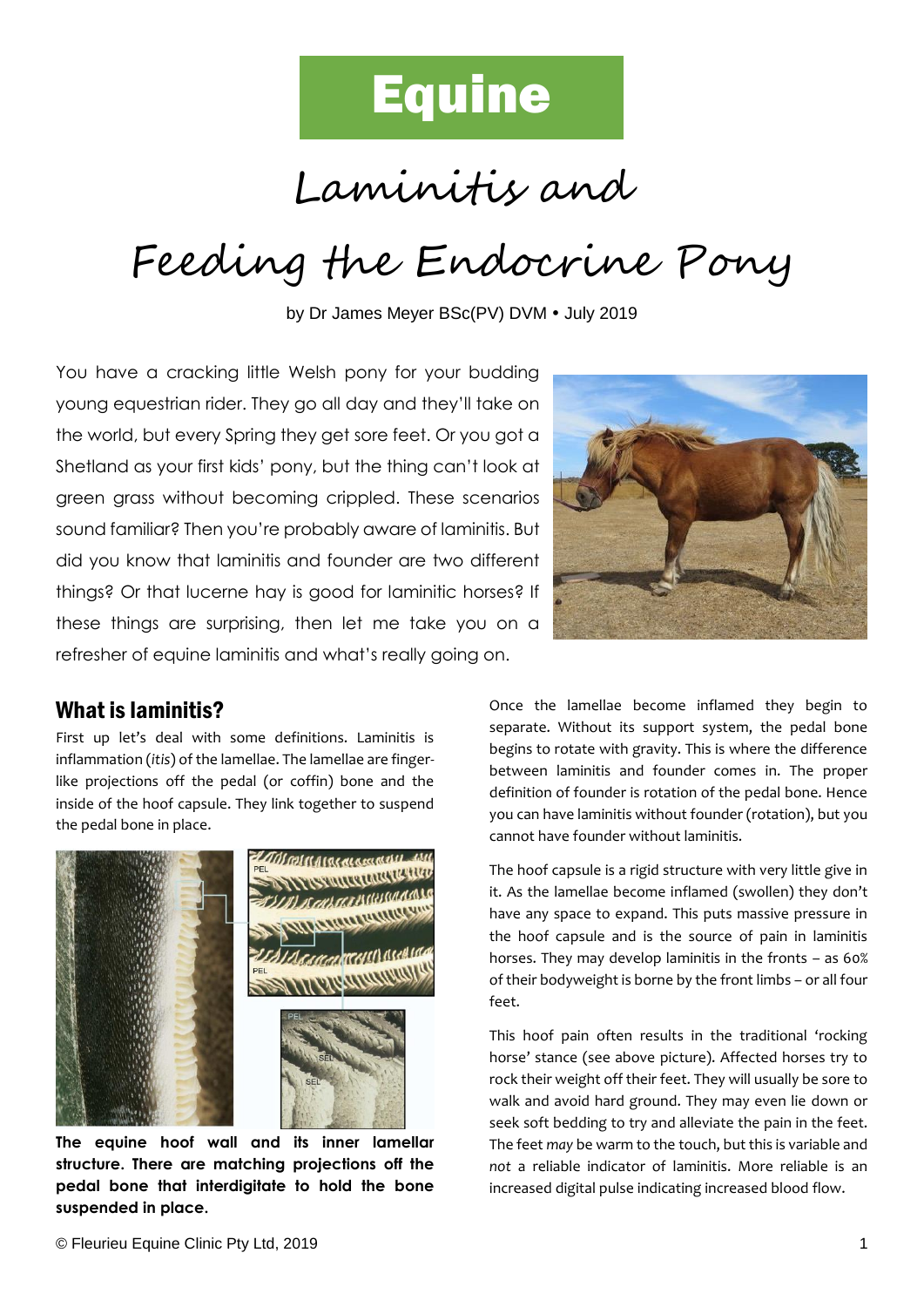# Out with the old, in with the new

The old theory behind the cause of laminitis has been challenged in recent years. The established progression was this; an excess of grain or grass lead to an overdose of sugar. This sugar supposedly created an overgrowth of bacteria in the hindgut. As the bacteria ran out of sugar, and died off, they created a toxic-shock syndrome which set off the laminitis.

The difficulty with this theory was accurately linking the toxic-shock syndrome to the inflammation of the lamellae, and the often lack of other sepsis signs in traditional laminitis cases. This theory also led to the development of products like Founderguard. This is actually low dose *antibiotic*, given daily, with the view to prevent bacterial overgrowth. Not only do we no longer think bacteria are involved in laminitis, but the fastest way to create deadly antibiotic resistance is overuse.

The new theory surrounds the role of insulin in the body and its ability – or lack thereof – on processing and storing glucose. Insulin's normal role in the body is to take up digested glucose and store it in the cells where it can then be used for energy. When insulin resistance occurs it goes from a glucose transport to an inflammatory protein. The new causative theory behind laminitis in endocrine disease is insulin resistance creating:

- Impaired glucose delivery to the hoof tissue
- Altered blood flow to the hoof
- Pro-inflammatory state

These factors combine to induce laminitis, allowing subsequent founder to occur. Endocrine disease is a hormonal imbalance, and can occur from a range of conditions and situations. Cushing's syndrome – or Pituitary Pars Intermedia Dysfunction (PPID) – is a benign enlargement of the pituitary gland and results in an over production of adrenocorticotrophic hormone (ACTH) which mainly produces cortisol. Constant cortisol production puts the body under a state of stress, and has a range of side effects including insulin resistance.

Equine Metabolic Syndrome (EMS) is the primary condition resulting in insulin resistance, and its main predisposing factor is obesity. The 'cute' fat pony with the cellulite deposits is actually just one step away from becoming a 'diabetic' who can't process sugar. Sepsis, trauma, and weight-bearing laminitis from other lamenesses are of course still risk factors for laminitis.

# **Diagnosis**

The first step in diagnosing the disease is a good clinical examination. Lameness due to the intense foot pain is often the first sign, with a reluctance to walk on hard

surfaces, or to move at all. Heat in the hoof is variable and is like trying to take your temperature through your fingernail. A more reliable indicator of inflammation in the foot is an increased digital pulse. The equine limb has a pair of nerve-artery-vein bundles that travel parallel down the leg. Normally a pulse cannot be felt in the digital veins, but when the foot is inflamed, these begin to pulse with blood and can be felt at the bottom of the fetlock.

Our next step may involve taking radiographs of the feet, especially the fronts. Xrays are to check to see if we have any separation of the lamellae and rotation of the pedal bone. These can then be used by your veterinarian-farrier team to perform sequential corrective farriery on your horses' hooves.



**Top: a normal xray of a horse's hoof in a lateral (side) view. Bottom: an xray of a horse with founder, showing separation of the lamellae and rotation of the pedal bone. There is also almost penetration of the tip of the pedal bone through the sole.**

Also useful may be some blood tests. These can help determine whether there is an underlying illness and/or endocrine disease that may have predisposed the laminitis. ACTH testing will help us to determine if the horse has Cushing's. Measuring resting insulin level can detect EMS in around 1/3 of affected horses. A more sensitive test involves measuring insulin response to glucose.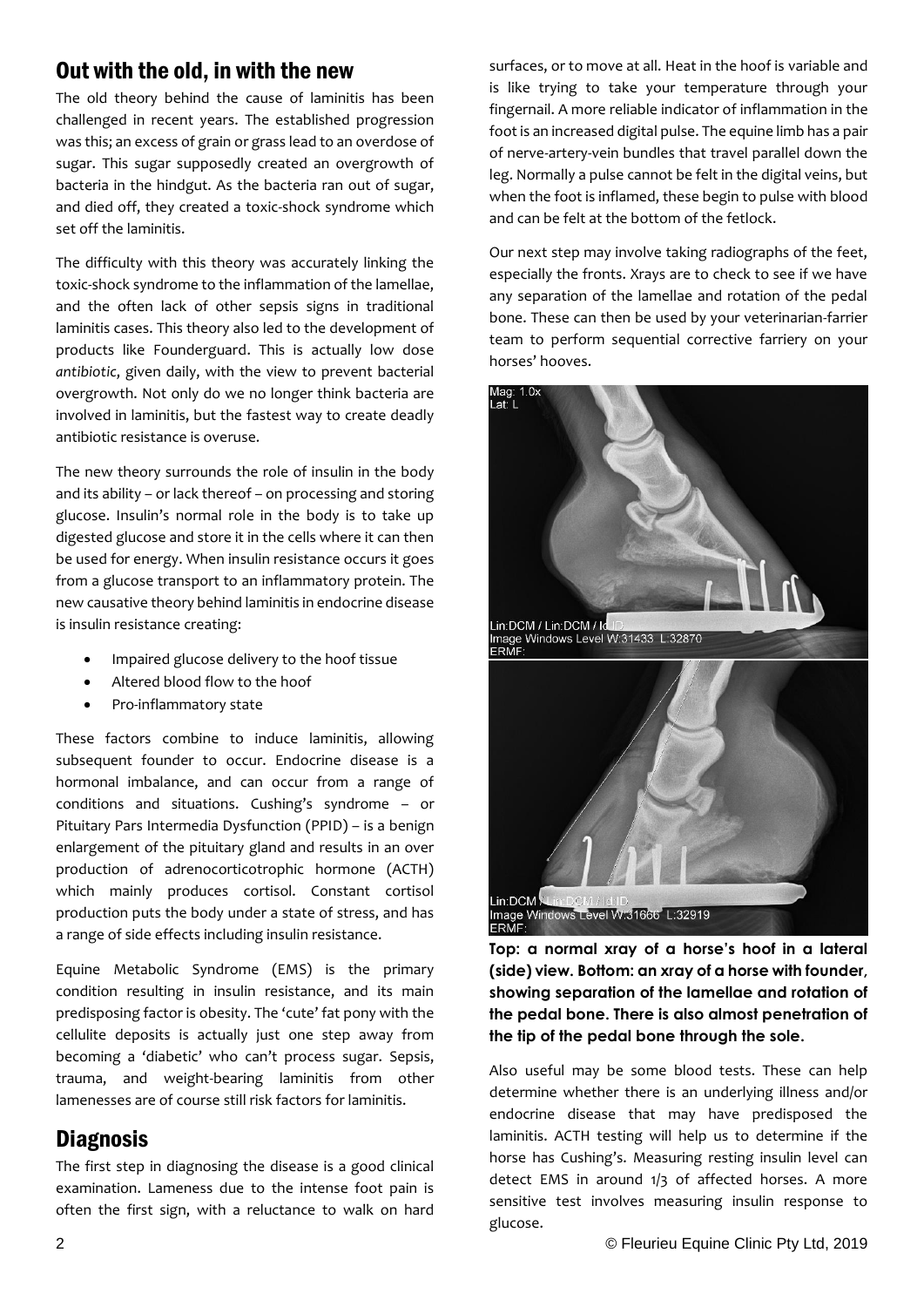This test can be performed by taking pre-blood samples for glucose and insulin. Glucose powder can then be administered via a small feed or nasogastric tube. Glucose & insulin levels are then re-tested 2 hours later. Insulin will naturally increase a bit in response to the glucose, but a horse with insulin resistance will show a vastly elevated level. As the insulin doesn't work on the glucose, the body keeps trying to produce more and more, but with no effect.

Once a diagnosis has been made, the severity and range of complications determined, and any underlying conditions detected, a treatment plan can be formed.

## **Treatment**

There are two stages to laminitis treatment; immediate and ongoing. The immediate phase involves reducing the inflammation in the foot and providing interim hoof support. The ongoing phase involves endocrine medication as necessary, management (diet & exercise), and corrective farriery.

#### **Anti-inflammatories**

Inflammation is targeted in two ways; cooling and antiinflammatories (AI). The most common AI that you will all have heard of it bute (phenylbutazone) a non-steroidal anti-inflammatory (NSAID). It's the most common AI used in horses, and is a great first-line choice for laminitis. For horses that may be prone to intestinal ulceration, or need AI's for prolonged periods, there are other choices of NSAID's with less side effects. These are Metacam (meloxicam) and Previcox (firocoxib).

Some other treatments may be required for cases with severe inflammation or uncontrolled endocrine disease. Aspirin (acetylsalicylic acid) and paracetamol (acetaminophen) have been used for laminitis inflammation *but should never be used without the guidance of your veterinarian*. Gabapentin has also been used for neuropathic pain when the feet are 'better' but they've been painful for so long that the nerves are overstimulated.

#### **Cooling**

Cooling is best done through frequent application of ice to the hooves but is usually not feasible in most settings. Therefore, frequent cold hosing for 10-20 mins at a time will help to conduct heat out of the foot and reduce inflammation.

#### **Other medications**

Metformin and levothyroxine have been used in clinical practice to try and improve insulin sensitivity, while levothyroxine will also help shift the cellulite deposits on EMS ponies. Pergolide is used to treat Cushing's syndrome and comes in both a tablet and liquid form.





**An example of fluid bags filled with ice and duct taped to the legs to act as ice boots in a case of laminitis.**

#### **Hoof support & confinement**

The feet are usually acutely painful, and require padding to make the horse comfortable to move. Hoof support and confinement lessen the impact forces on the feet, provide cushioning of thin soles, and decrease limb loading. Thick foam can be sourced, cut to the hoof size, and duct taped on for immediate comfort.

#### **Corrective farriery**

Your veterinarian and farrier will usually work together with xrays and trimming to begin the slow process of correcting pedal bone rotation. The first hallmark of laminitic corrective trimming is to decrease toe breakover. Long toes act as a lever point, with every step pulling the inflamed and separating laminae away from the pedal bone.

Sole support is important and may be achieved through shoes and/or pads. The angle of the pedal bone needs to be corrected but without placing quick pressure on the deep digital flexor tendon (DDFT) which inserts onto the back of the pedal bone. 'Rocker' shoes or wedges – such as the NANRIC Ultimate Wedge – can achieve this by rounding the toe but keeping the heel up at the same time.

#### **Exercise**

Once out of the acute phase, and once the pedal bone angle begins to correct, exercise is an important management strategy as it helps to increase insulin sensitivity. There was a great study done by Meredith de Laat et al. in 2015 that showed that sustained low-grade exercise induces weight loss and improves metabolic parameters in overweight ponies.

How they achieved this was by having two groups of ponies, one group had free choice access to hay. The other group had a hay feeder with two sides, that could be closed independently with a fence between them. When one side closed, the ponies had to walk up and around the fence to get to the other side. They found that insulin sensitivity was significantly increased in the forcedexercise group, vs. the sedentary group.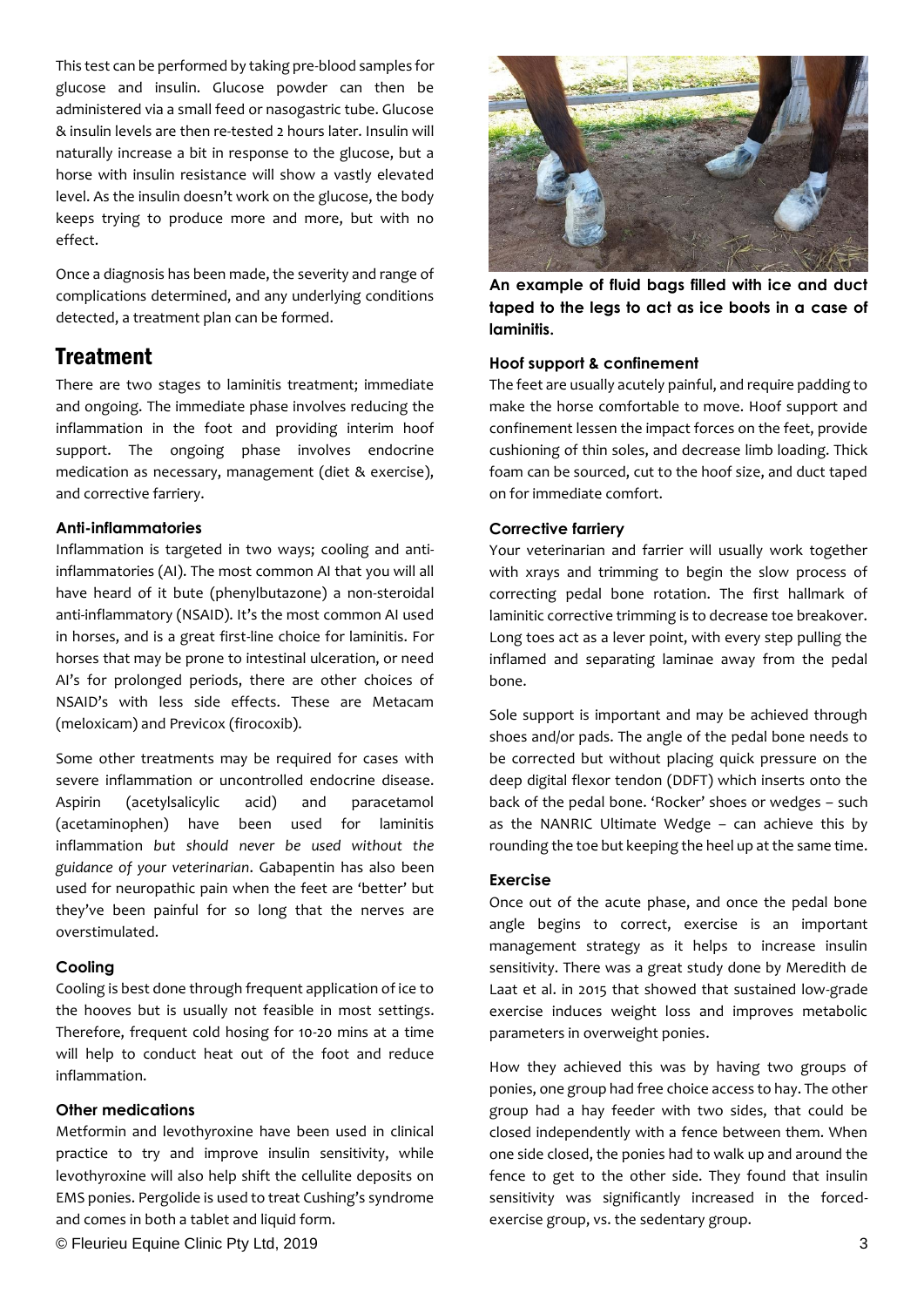| <b>Feed Source</b> | <b>Energy (sugar &amp; protein) (ME)</b><br>(MJ/kg DM) | <b>Protein</b><br>(ME/kg DM) |
|--------------------|--------------------------------------------------------|------------------------------|
| Lucerne hay        |                                                        | 15                           |
| Oaten hay          |                                                        |                              |
| Wheaten hay        |                                                        |                              |

# **Diet**

Far and away the biggest factor to managing laminitic ponies and preventing recurrence of the disease is diet. No amount of anti-inflammatories or corrective farriery will help if you keep feeding these guys incorrectly. There are two aims of the endocrine pony diet; 1) reduce carbohydrate (sugar) intake, and 2) maintain dietary needs with respect to energy & fibre.

#### **Non-structural carbohydrates**

Non-structural carbohydrates (NSC's) are directly digested by the horse and include glucose, sucrose, fructose, etc. Structural carbohydrates are those derived from the plant cell wall and need to be broken down by gut bacteria before they can be absorbed by the intestines. This is cellulose, and a 'good' sugar for horses. Feedstuffs for laminitic horses need to avoid NSC's as much as possible.

#### **Bulk feeds**

Oaten and wheaten hays are cereal feeds, while Lucerne is a legume. The Agriculture Victoria website has some fantastic average nutritional values for a range of livestock feedstuffs, with oaten, wheaten & lucerne listed in the table above. You can see that overall, they have a fairly similar energy content; if they were lucerne 12MJ and wheaten 4MJ, that would be a significant difference. But 9 to 7 is pretty similar.

Hay doesn't contain any fats, so its overall energy is made up of sugar and protein. Now when we compare the protein level of lucerne it's vastly different to oaten & wheaten. Meaning for a similar amount of energy, the cereals are higher in sugar vs. protein. As we're wanting to avoid sources of sugar in laminitic ponies, lucerne hay (in moderation) is a better feedstuff. It's also naturally higher in calcium which can help as the pedal bone remodels.

Grass or pasture hay can be an acceptable mid-point, especially in years of poor hay supplies, and is generally lower in sugar vs. protein. However, it is highly variable from paddock to paddock depending on what plants have been seeded and harvested. Teff or Rhodes hay have been purported to be lower sugar grass hays. When selecting 'meadow' hay, make sure it's not an oaten/meadow mix.

Soaking hay, especially cereals, is also a great way to help remove excess NSC's. As they're directly dissolvable, some of the NSC content can be soaked out of hay. I generally have a three-step process on the go for hay soaking.

The drying step is often missed by owners but is vitally important as you want the dissolved NSC's to drain away. Otherwise you're just feeding them on the outside of the hay instead of the inside.



**Hay soaking steps: one batch soaking, one batch drying, and one batch ready to feed.**

#### **Concentrated bulk feeds**

These are low sugar 'bulkers' designed to add large amounts of fibre in a compact form. The most common one is sugar-beet pulp (Speedi-Beet or Micrbeet). Despite having 'sugar' in the name, they're the extruded byproducts of the beet pulp process, meaning almost all of the sugar has been taken out. Soya products (Maxisoy) is another legume source of energy and higher in fibre and protein.

#### **Concentrated feeds**

These are proprietary preparations designed for higher protein, lower sugar energy sources. Some are specifically designed for horses with metabolic disease, while others are designed for conditions that benefit from low sugar (i.e. intestinal ulceration), and can therefore be used for laminitic horses.